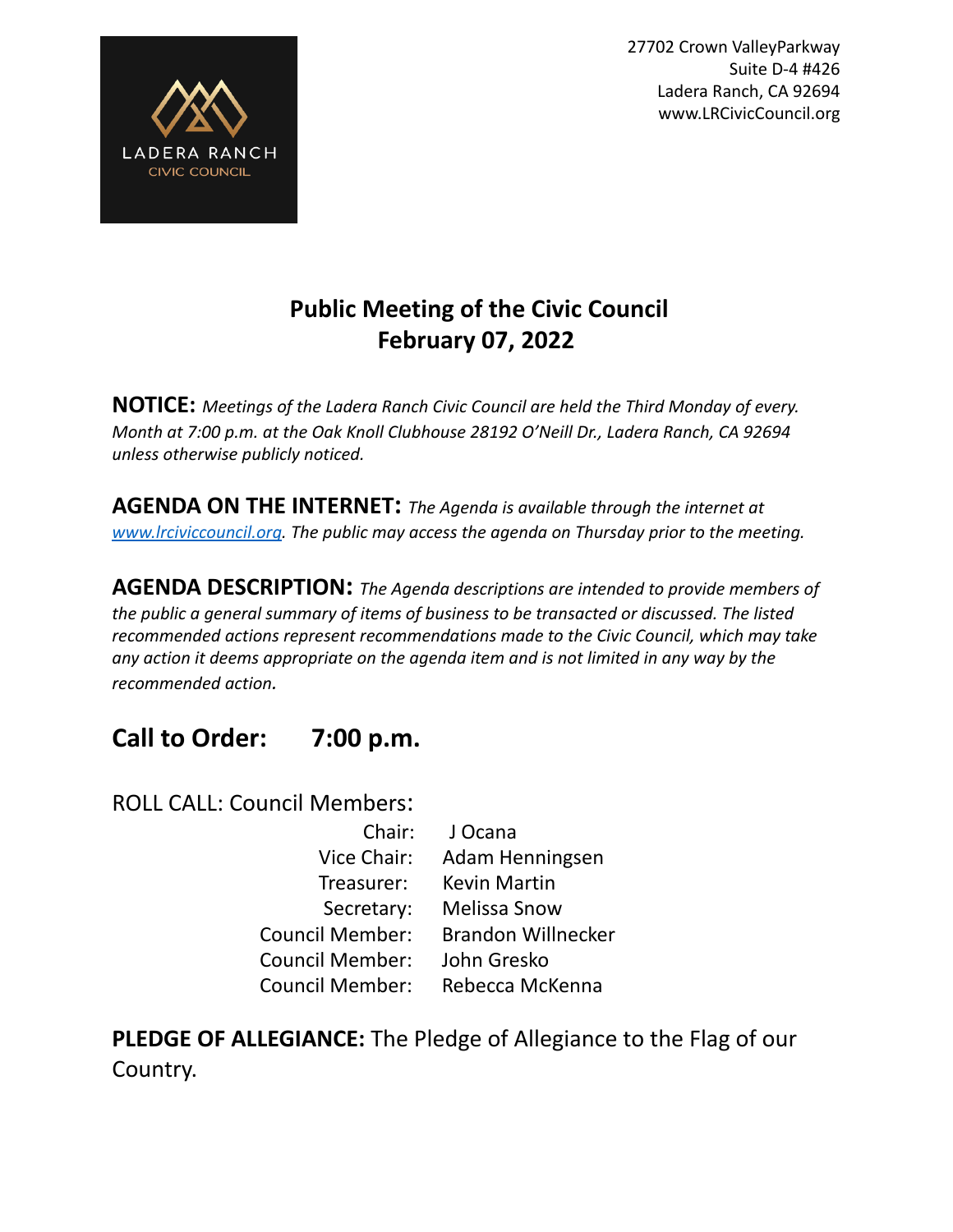# **PRESENTATION(S)**

## 1. REPORT FROM THE ORANGE COUNTY SHERRIFS DEPARTMENT

RECOMMENDED ACTION: Receive a report from Orange County Sherrif's Department, Captain Joe Vollmer

## 2. REPORT FROM THE CALIFORNIA HIGHWAY PATROL

RECOMMENDED ACTION: Receive a report from California Highway Patrol

#### **CONSENT CALENDAR***:*

### 1. LADERA RANCH CIVIC COUNCIL TREASURER'S REPORT

# **DISCUSSION/ACTION ITEMS:**

#### 1. CIVIC COUNCIL COMMITTEE UPDATES

General Comments-Chair J Ocana Public Safety- Councilmember Adam Henningsen Traffic/Road Work- Councilmember Adam Henningsen Land Use & Economic Development Committee- Councilmember Brandon **Willnecker** Education & CUSD Committee-Councilmember Melissa Snow, Emily F. White Communications & Technology Committee-Councilmember John Gresko Local Governance Committee-Councilmember J Ocana Budget & Fundraising Committee-Councilmember Kevin Martin

### OC PUBLIC WORKS DISCUSSION

a. Pedestrian Safety, Bike Lanes, Road Program for Resurfacing BRANDING/NEW LOGO/ NEW WEBSITE